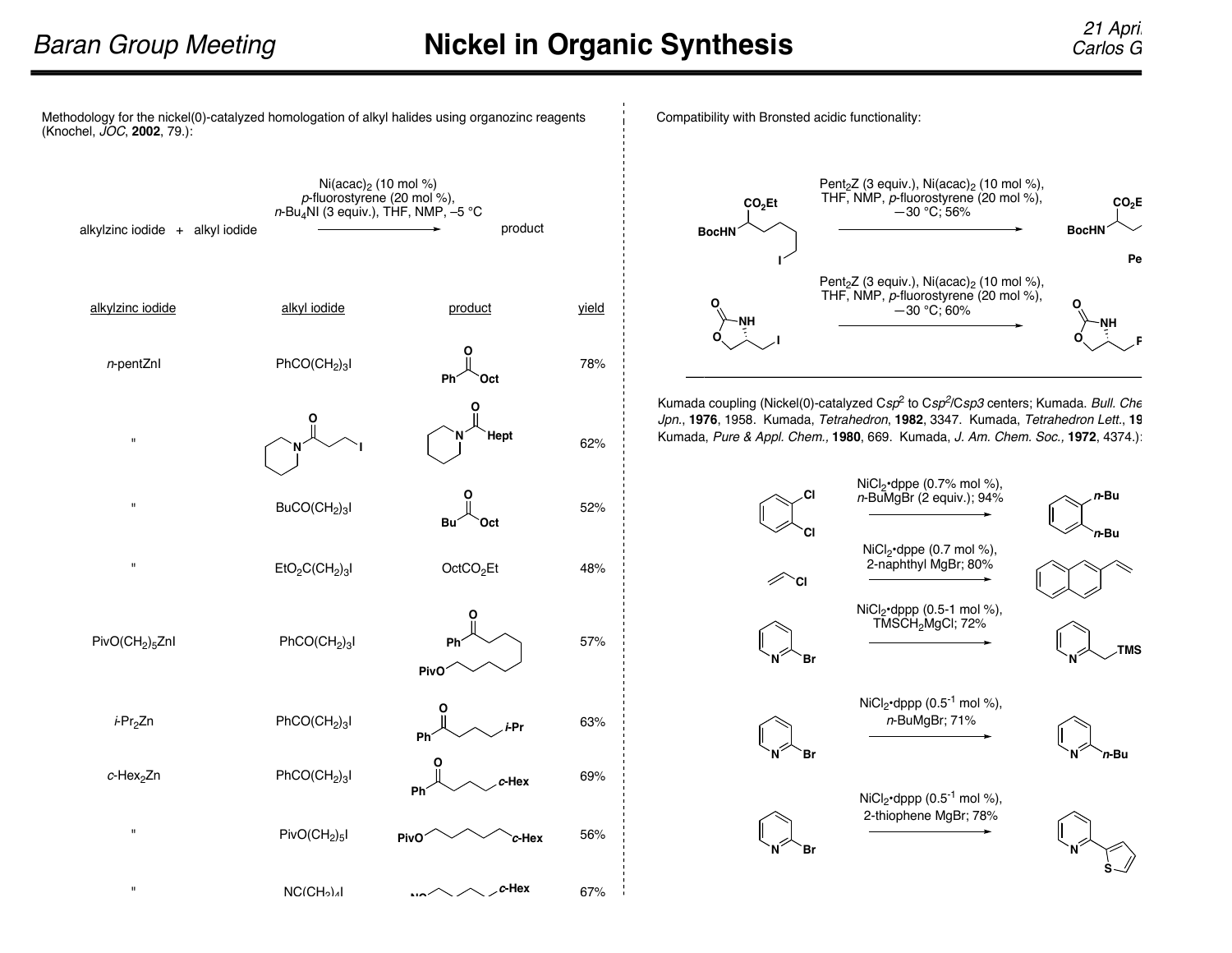

Nickel(0)-catalyzed 4 + 4 cycloadditions and applications to the total syntheses of (+)-Asteriscanolide and Dicyclopenta[a,d]cyclooctene 5–8–5 Ring Systems (Wender, J. Am. Chem. Soc., **1988**, 5904. Wender, J. Am. Chem. Soc., **1997**, 4908.)



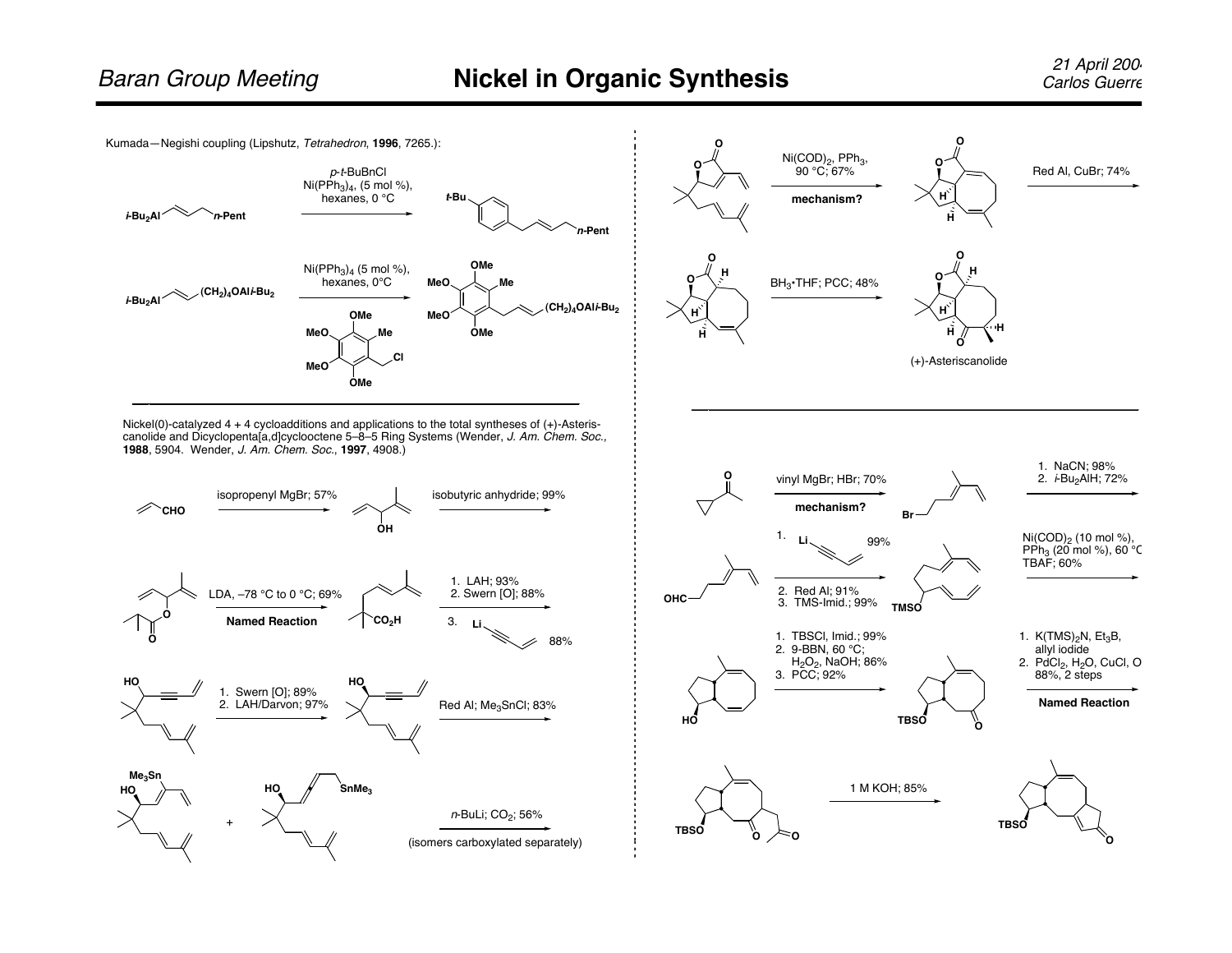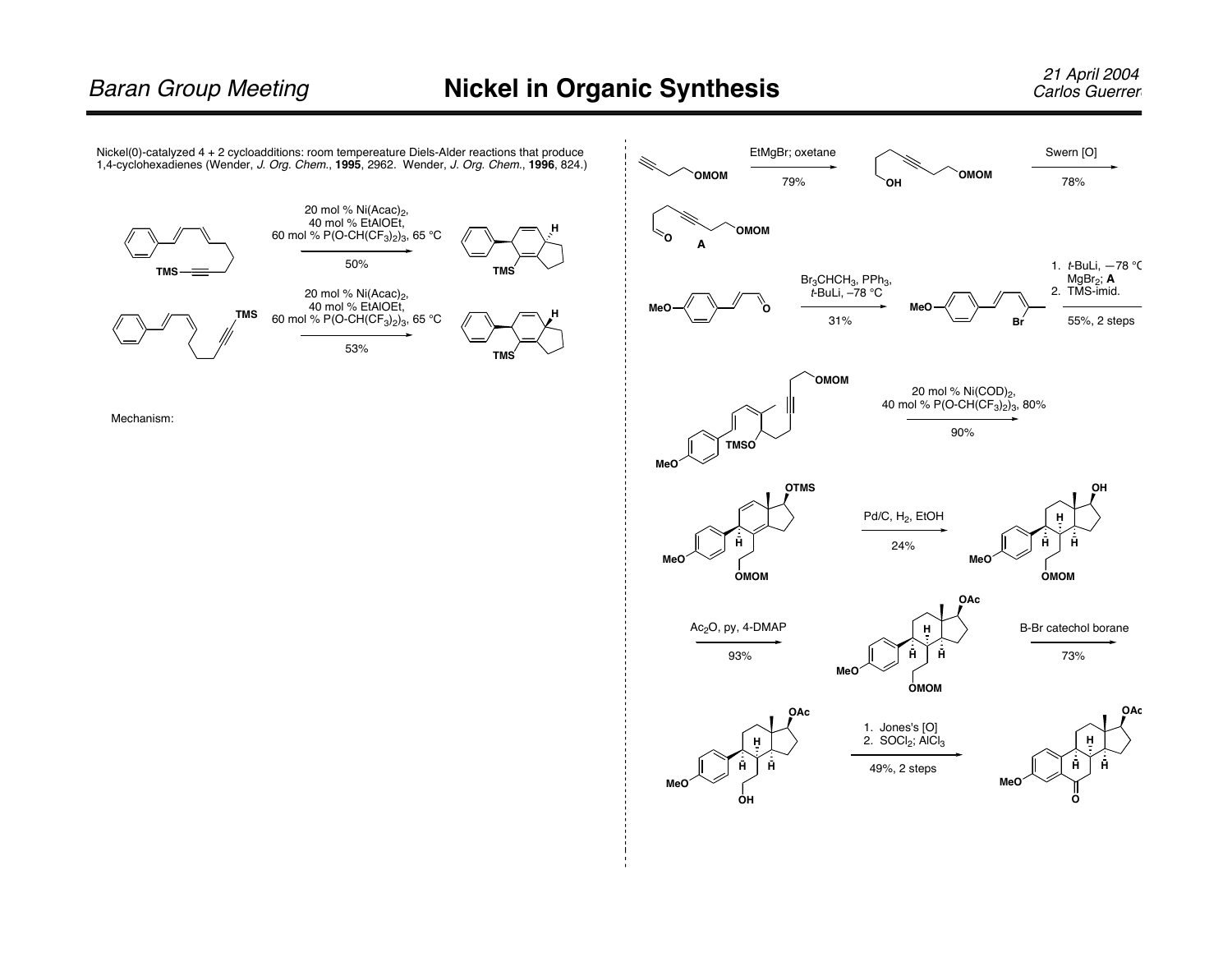R1 Ph Ph Ph <sup>n</sup>-Pr R2 Me Me Me n-Pr R3 Me  $n$ -Hex Ph Et

yield 71% 68% 50% 35%

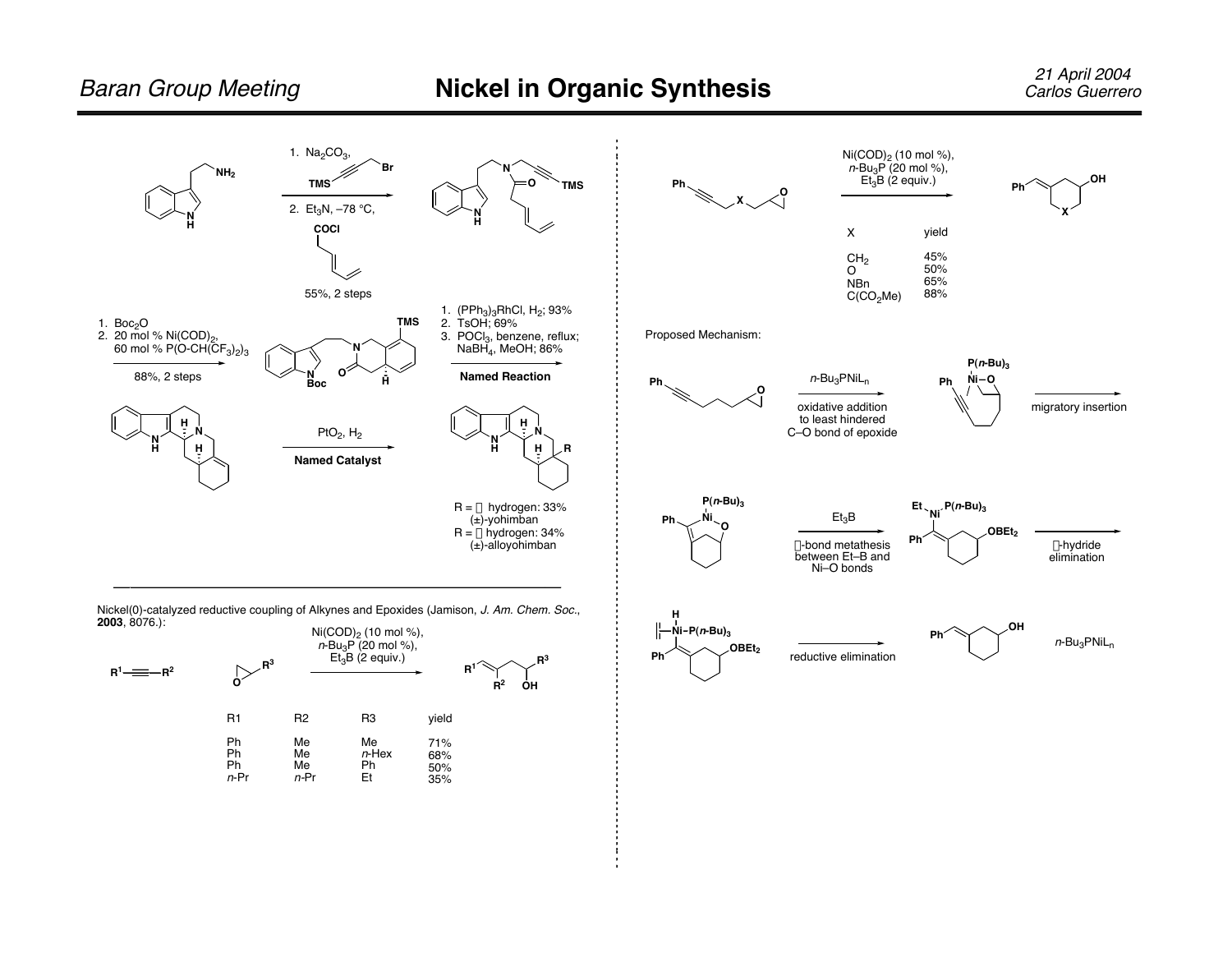

Coupling of an enone, alkyne, and organozinc (Montgomery, Acc. Chem. Res., **2000**, 467.):



Coupling of an aldehyde, allene, and organozinc (Montgomery, Acc. Chem. Res., **2000**, 467. Montgomery, Org. Let., **2002**, 4009.)

![](_page_4_Figure_7.jpeg)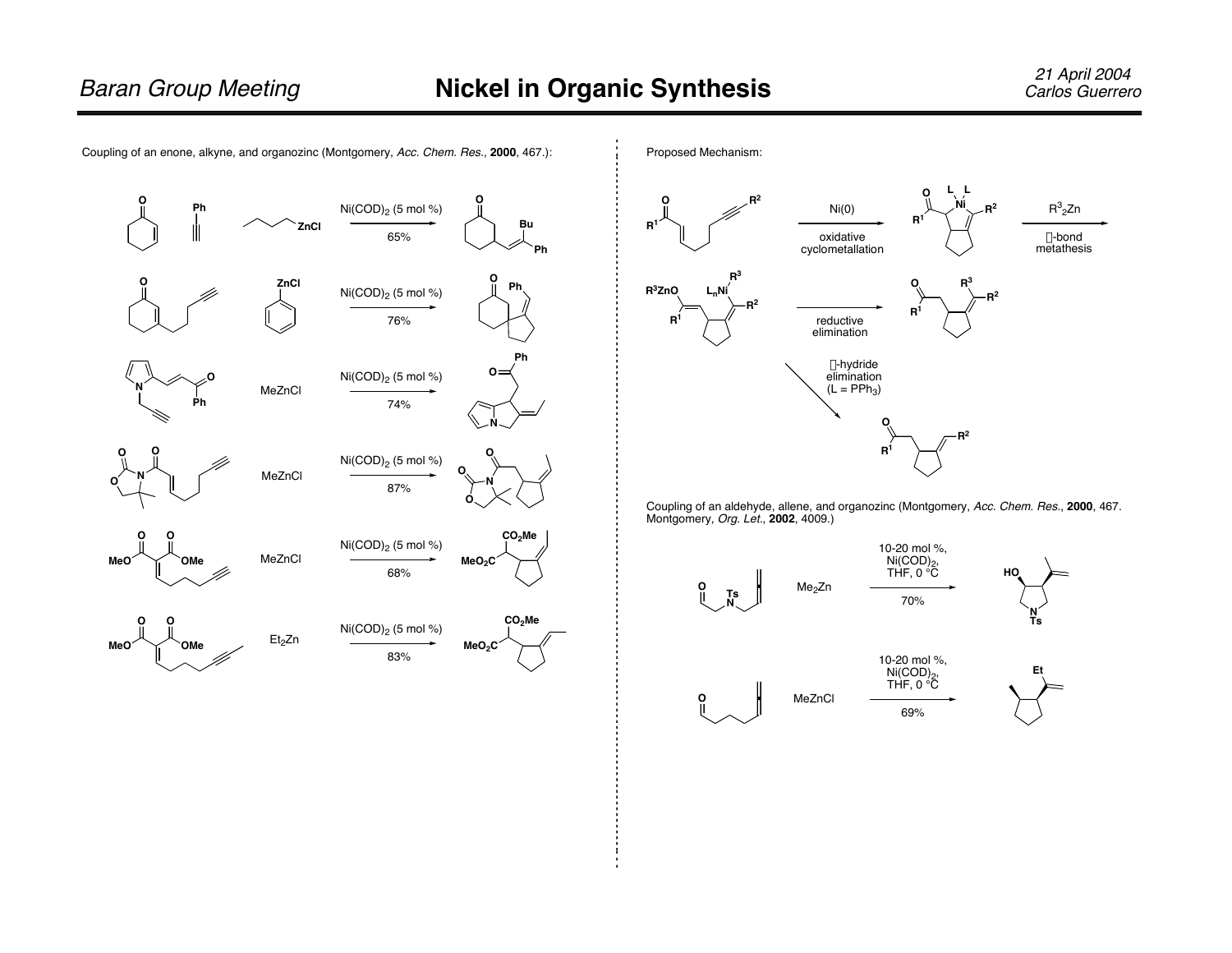**N**

**TMS**

![](_page_5_Figure_3.jpeg)

Coupling of an aldehyde, alkyne, and silane (Montgomery, Acc. Chem. Res., **2000**, 467.):

cat. Ni(COD)<sub>2</sub>, Et<sub>3</sub>SiH, *n*-Bu<sub>3</sub>P

**TMS**

**<sup>H</sup> CHO**

![](_page_5_Figure_5.jpeg)

**(+)-allopumilotoxin**

**OH OH**

**N**

**H**

**H**

**OBn**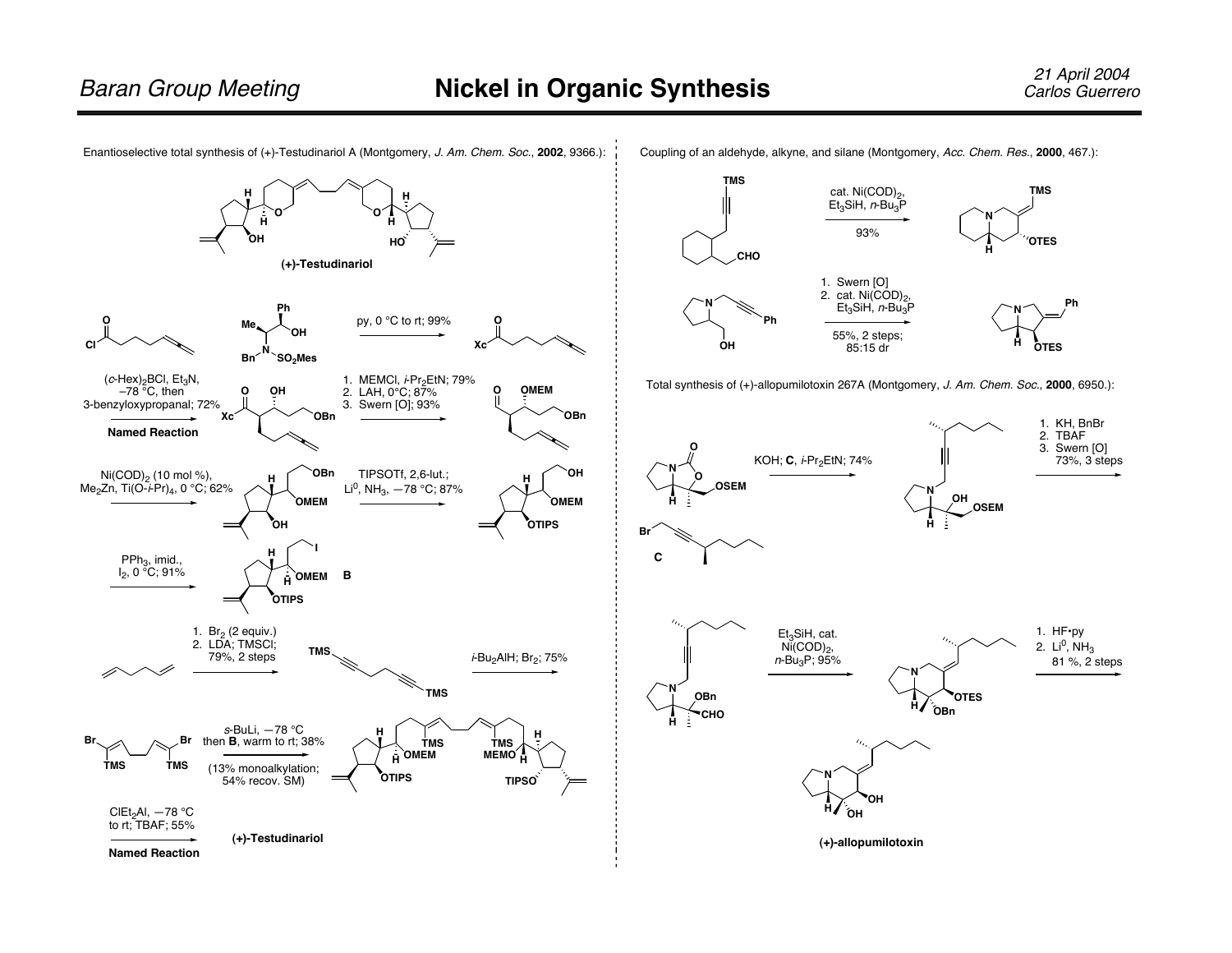![](_page_6_Figure_2.jpeg)